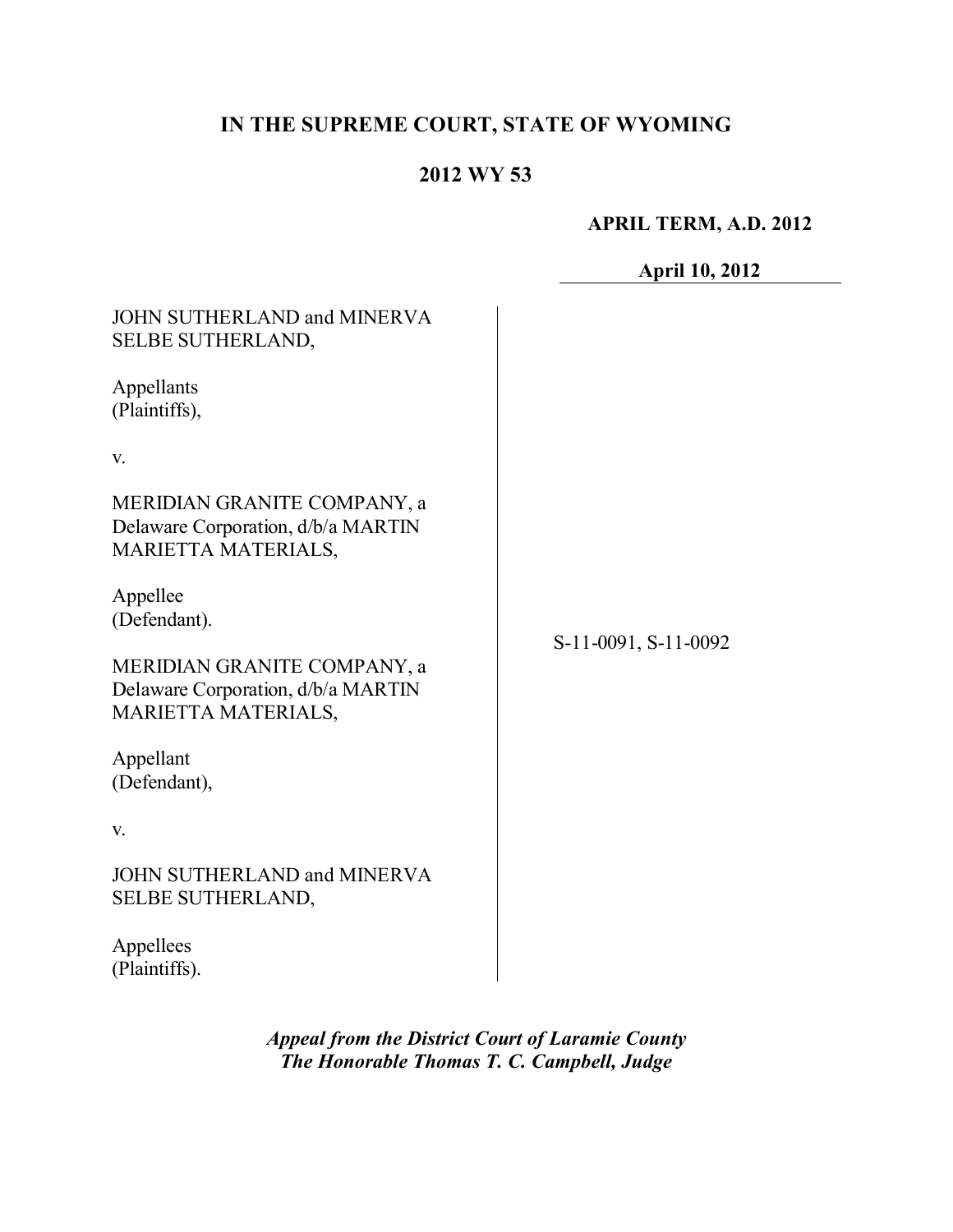#### *Representing Sutherlands:*

*Bruce S. Asay, Associated Legal Group, LLC, Cheyenne, Wyoming.*

## *Representing Meridian Granite Company:*

*Franklin D. O'Loughlin and Jaclyn K. Casey, Rothgerber, Johnson & Lyons, LLP, Denver, Colorado. Argument by Mr. O'Loughlin.*

*Before KITE, C.J., and GOLDEN, HILL, VOIGT, and BURKE, JJ.*

*BURKE, J., delivers the opinion of the Court; HILL, J., files a dissenting opinion, in which GOLDEN, J., joins.*

**NOTICE: This opinion is subject to formal revision before publication in Pacific Reporter Third. Readers are requested to notify the Clerk of the Supreme Court, Supreme Court Building, Cheyenne, Wyoming 82002, of any typographical or other formal errors so that correction may be made before final publication in the permanent volume.**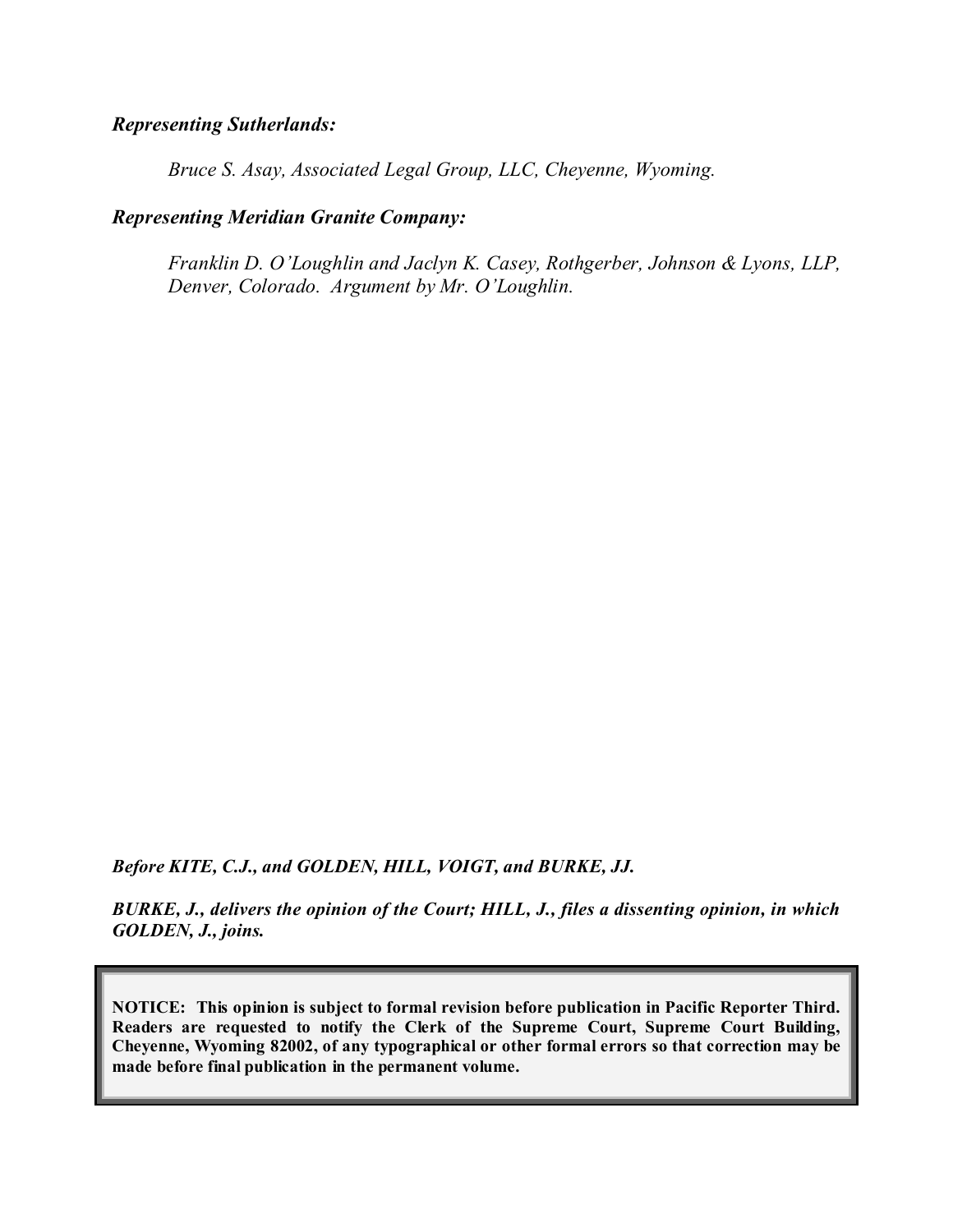#### **BURKE, Justice.**

[¶1] John Sutherland and Minerva Selbe Sutherland entered into a mining lease granting Meridian<sup>1</sup> the right to conduct mining operations on the Sutherlands' property. A dispute developed between the Sutherlands and Meridian regarding the Sutherlands' obligation to pay taxes relating to the mineral production. The dispute led to litigation. On cross-motions for summary judgment, the district court ruled that the Sutherlands were obligated to pay the disputed taxes. It therefore granted Meridian's motion and denied the Sutherlands'. The Sutherlands appealed the district court's ruling, and Meridian filed a cross-appeal. We affirm.

#### *ISSUES*

[¶2] The Sutherlands present a single issue:

Did the district court err in allowing Meridian to deduct ad valorem and severance taxes from payments to the Sutherlands when such tax payments are not required by the State?

In its cross-appeal, Meridian raises four issues:

A. Did the district court err in allowing the Sutherlands to pursue claims barred by the applicable statutes of limitation?

B. Did the district court err when it failed to dismiss the Sutherlands' claims based on the doctrine of laches?

C. Did the district court err in allowing the Sutherlands to pursue a claim for declaratory judgment when the Sutherlands simultaneously asserted a claim for breach of contract?

D. Did the district court err in denying Meridian's motion to dismiss for failure to join an indispensable party, where the party not joined was a party to the contract at issue?

<sup>&</sup>lt;sup>1</sup> The mining lease was signed by the president of Meridian *Aggregates* Company, while the defendant named in this case is Meridian *Granite* Company. The record does not indicate the relationship between the two companies, and the parties appear to make no distinction. In this opinion, we will refer to the Appellee generally as "Meridian."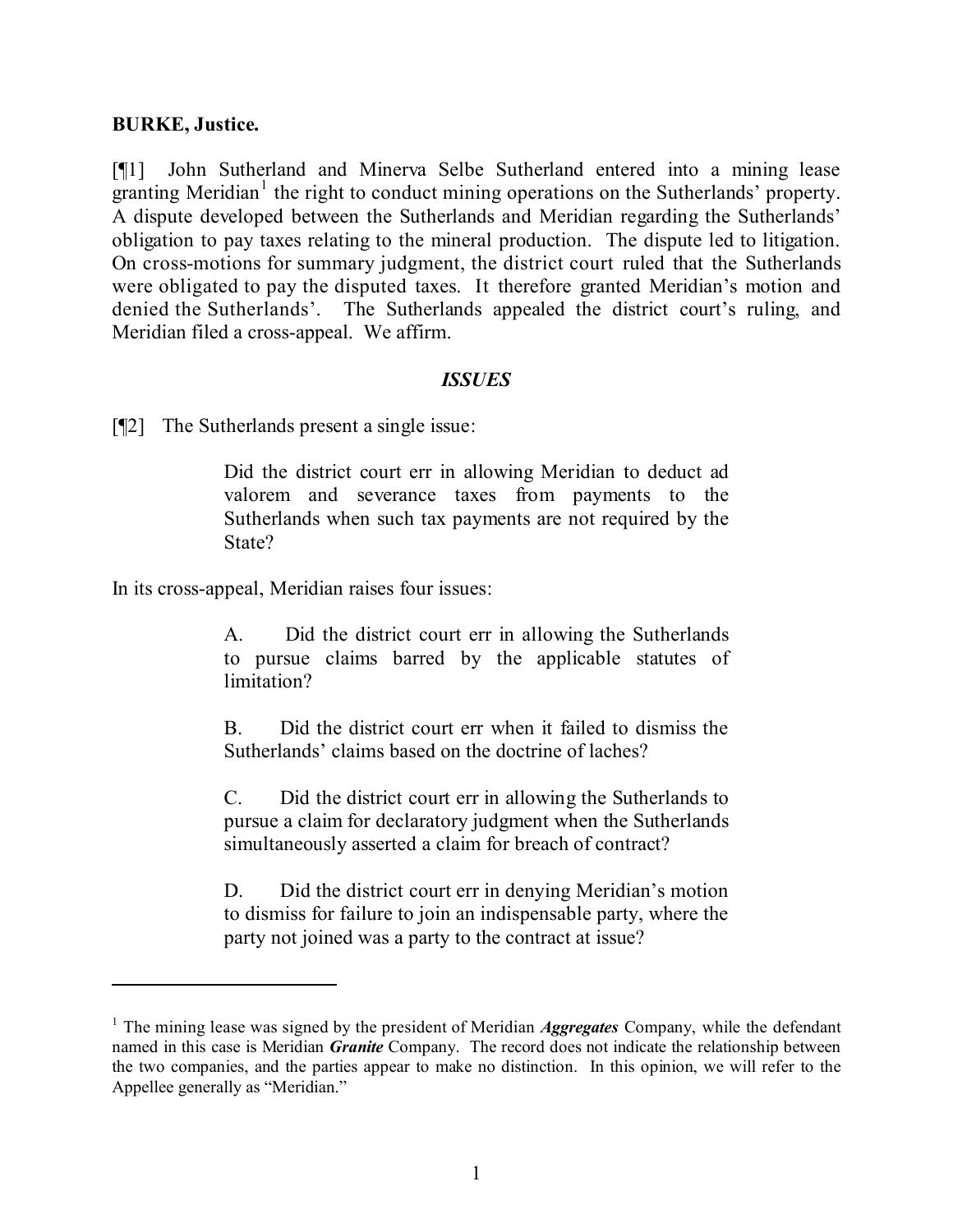[¶3] In September, 1988, the Sutherlands executed a mining lease with Granite Canyon Quarry, a joint venture, with Meridian as the "managing joint venturer." The single mining lease covers two separate parcels of property, identified as "Parcel 1" and "Parcel 2." The Sutherlands own both the surface estate and the mineral estate of Parcel 1, but only the surface estate of Parcel 2. $^2$  The mining lease requires Meridian to pay a "Production Royalty" to the Sutherlands of  $10¢$  per ton on all minerals produced and sold from Parcel 1, and  $6¢$  per ton on all minerals produced and sold from Parcel 2.<sup>3</sup>

[¶4] With regard to the payment of taxes, the mining lease contains this provision:

Lessor [Sutherlands] shall pay when due all general and ad valorem taxes levied and assessed against the Premises and any taxes imposed upon or measured by advance royalties or Production Royalties paid to Lessor. Lessee [Meridian] shall pay when due all taxes lawfully assessed and levied against improvements and equipment placed upon the Premises by Lessee, upon production from the Premises except such portions thereof as are payable for Production Royalty paid to Lessor and upon other rights, property and operations of Lessee.

[¶5] Throughout the term of the mining lease, Meridian has made royalty payments to the Sutherlands, but has withheld amounts asserted by Meridian to reflect the Sutherlands' share of ad valorem and severance taxes. The amounts withheld by Meridian have been used to pay a portion of the taxes paid by Meridian. The Sutherlands objected to Meridian's withholding as early as 1990, when mining operations were being conducted only on Parcel 1. They maintained their objections in 2003 after mining operations began on Parcel 2. After considerable correspondence between the parties, the Sutherlands acquiesced to Meridian's withholding taxes relating to mineral production on

<sup>&</sup>lt;sup>2</sup> The mineral lease indicates that the BLM owned the mineral estate of Parcel 2 as of the date of the lease, but Meridian was "attempting to acquire" those minerals. The record reflects that Meridian has conducted mining operations on Parcel 2, but does not establish how Meridian acquired the rights to do so, or whether the mineral estate is now owned by Meridian or the BLM. As these details prove unnecessary to our decision, we, like the parties, will overlook them.

<sup>&</sup>lt;sup>3</sup> The mineral lease also provides for "Advance Royalty" payments, but these are only prepayments of the "Production Royalty," and Meridian may "recoup and recover all such Advance Royalty payments [by reducing the] Production Royalty which may become payable" to the Sutherlands.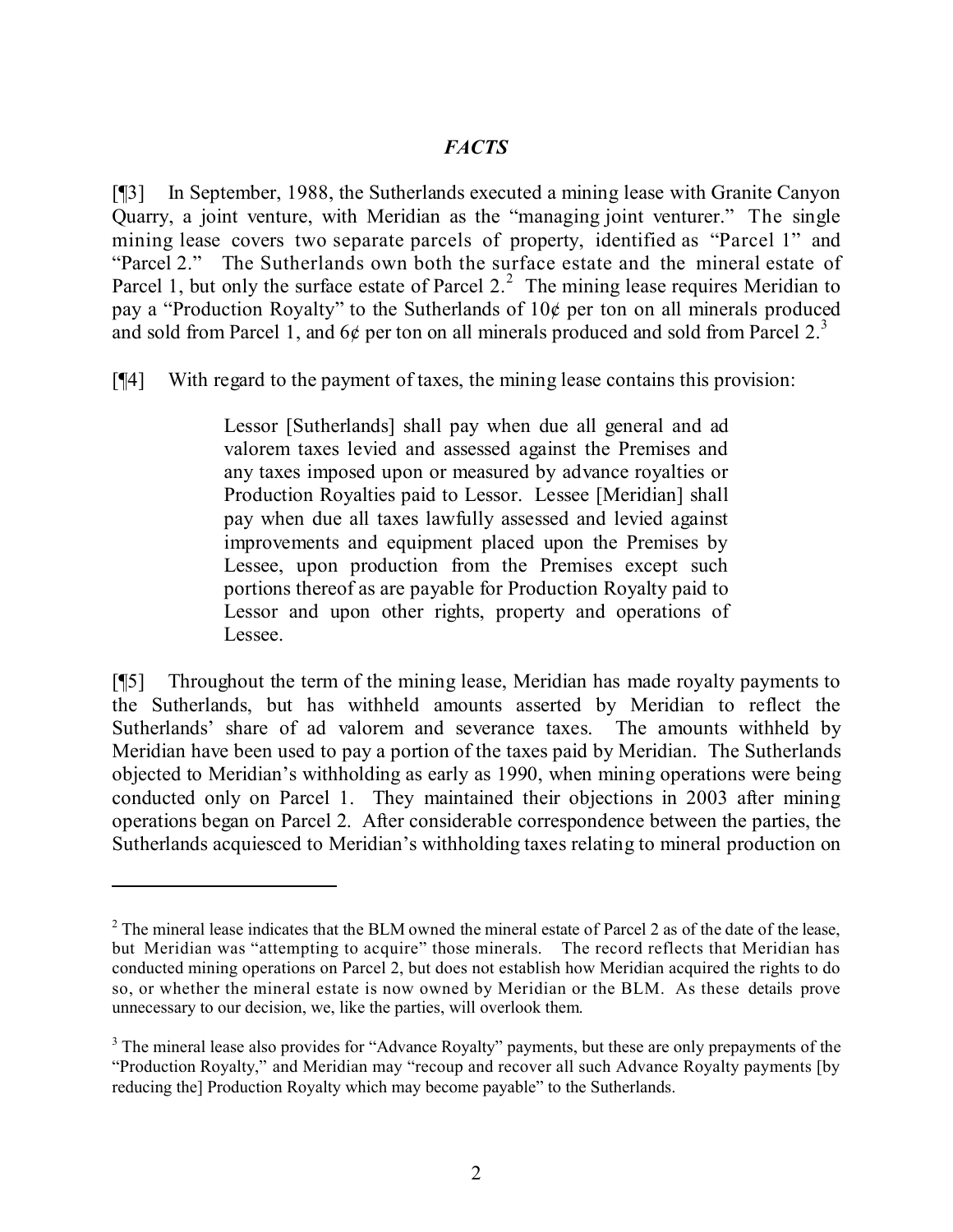Parcel 1, but continued to object to withholding taxes relating to mineral production on Parcel 2. The Sutherlands' position, simply stated, was that they owed taxes for Parcel 1 because they owned the minerals, but they did not owe taxes for Parcel 2 because they did not own the minerals. Meridian continued to assert that the Sutherlands were liable for taxes for both Parcel 1 and Parcel 2.

[¶6] On May 7, 2008, the Sutherlands filed a complaint against Meridian in state district court, claiming generally that Meridian was wrongfully withholding taxes for Parcel 2. They asserted a breach of contract claim and also sought declaratory judgment. Meridian answered, raised several affirmative defenses, and filed a motion to dismiss. Both parties filed motions for summary judgment. After a hearing, the district court denied Meridian's motion to dismiss. It denied the Sutherlands' motion for summary judgment. It granted Meridian's motion for summary judgment, ruling against Meridian on the affirmative defenses but in favor of Meridian on the merits. Both parties filed timely appeals.

# *STANDARD OF REVIEW*

[¶7] We review a district court's summary judgment rulings *de novo*, using the same materials and following the same standards as the district court. The facts are considered from the vantage point most favorable to the party who opposed the motion, and we give that party the benefit of all favorable inferences that may fairly be drawn from the record. *Cook v. Shoshone First Bank*, 2006 WY 13, ¶ 11, 126 P.3d 886, 889 (Wyo. 2006); *Garcia v. Lawson*, 928 P.2d 1164, 1166 (Wyo. 1996). Summary judgment is appropriate when there are no genuine issues of material fact and the moving party is entitled to judgment as a matter of law. W.R.C.P. 56(c).

## *DISCUSSION*

[¶8] A mineral lease is a contract, and is interpreted under general principles of contract interpretation. *Wyoming Bd. of Land Comm'rs v. Antelope Coal Co.*, 2008 WY 60, ¶ 8, 185 P.3d 666, 668 (Wyo. 2008). Our purpose in interpreting any contract is to ascertain the true intent of the parties. *State v. Pennzoil Co.*, 752 P.2d 975, 978 (Wyo. 1988). If the language of a contract is plain and unequivocal, that language is controlling. *Dewey v. Dewey*, 2001 WY 107, ¶ 20, 33 P.3d 1143, 1148 (Wyo. 2001). The plain meaning of the contract is the meaning which the language would convey to reasonable persons at the time and place of its use. *Dickson v. Thomas (In re Estate of Thomas)*, 2009 WY 10, ¶ 7, 199 P.3d 1090, 1094 (Wyo. 2009). We interpret the language of an unambiguous agreement as a matter of law, and rely on extrinsic evidence only if the contract is ambiguous. *Union Pacific Resources Co. v. Texaco*, 882 P.2d 212, 219-20 (Wyo. 1994).

[¶9] The parties do not dispute any material facts, leaving only the question of which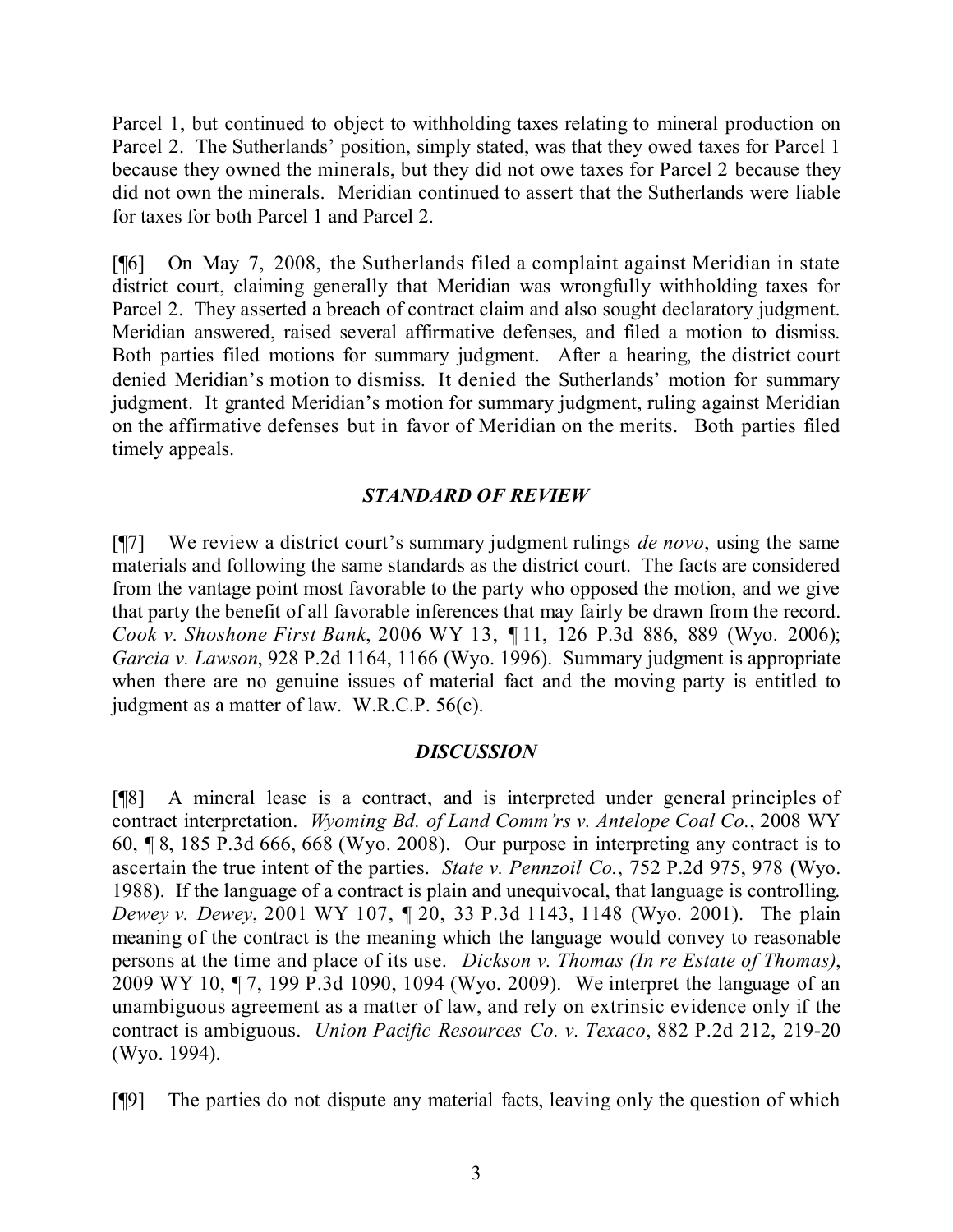party is entitled to judgment as a matter of law. The key to answering this question is the language of the mining lease governing the payment of taxes, excerpted here:

> Lessor [Sutherlands] shall pay when due all general and ad valorem taxes levied and assessed against the Premises and any taxes imposed upon or measured by advance royalties or Production Royalties paid to Lessor.

[¶10] The Sutherlands focus on the lease's requirement that they must pay "all general and ad valorem taxes levied and assessed against the Premises." They assert that the mining lease defines the term "Premises" to refer to the surface and mineral estates of Parcel 1, but only to the surface estate of Parcel 2. Severance and ad valorem taxes on Parcel 2 are therefore not levied against the "Premises," and on this basis, the Sutherlands contend that they are not required to pay these taxes.

[¶11] We agree with the Sutherlands that the taxes at issue are not levied or assessed against "the Premises." Indeed, in Wyoming, mineral severance and ad valorem taxes are imposed on the mineral product after severance, not upon the lands or "Premises" at all. *See Oregon Basin Oil & Gas Co. v. The Ohio Oil Co.*, 70 Wyo. 263, 280, 248 P.2d 198, 205 (Wyo. 1952). However, the Sutherlands overlook the fact that the mining lease requires them to pay taxes levied against the Premises "*and* any taxes imposed upon or measured by advance royalties or Production Royalties paid to Lessor." (Emphasis added.) The Sutherlands are obligated to pay not only taxes levied against the Premises, but also taxes imposed upon or measured by royalties.

[¶12] The taxes at issue in this case are "imposed upon or measured by advance royalties or Production Royalties paid to Lessor." Meridian asserts that royalty payments are, and must be, included in the calculation of severance and ad valorem taxes. In support of that assertion, Meridian offered undisputed evidence on summary judgment that the Wyoming Department of Revenue's Form 8301, the "Annual Gross Products Report for Miscellaneous Minerals," requires the taxpayer to report all royalties. Of particular significance to this case, Form 8301 specifically requires the taxpayer to include the value of the private royalties as part of the taxable value of the minerals. Because the taxable value of the minerals includes the value of the private royalties, it follows that the severance and ad valorem taxes at issue are "measured by" the royalties Meridian pays to the Sutherlands. Accordingly, the unambiguous language of the mining lease obligates the Sutherlands to pay the taxes attributable to those royalties.

[¶13] The Sutherlands argue against this conclusion, emphasizing that the State of Wyoming imposes severance and ad valorem taxes only on the owner of the minerals. They rely on the established Wyoming rule that, "with regard to taxes assessed on the gross products of a mine or well, both the lessee and lessor are responsible for payment in proportion to their ownership shares." *Ashland Oil Co. v. Jaeger*, 650 P.2d 265, 268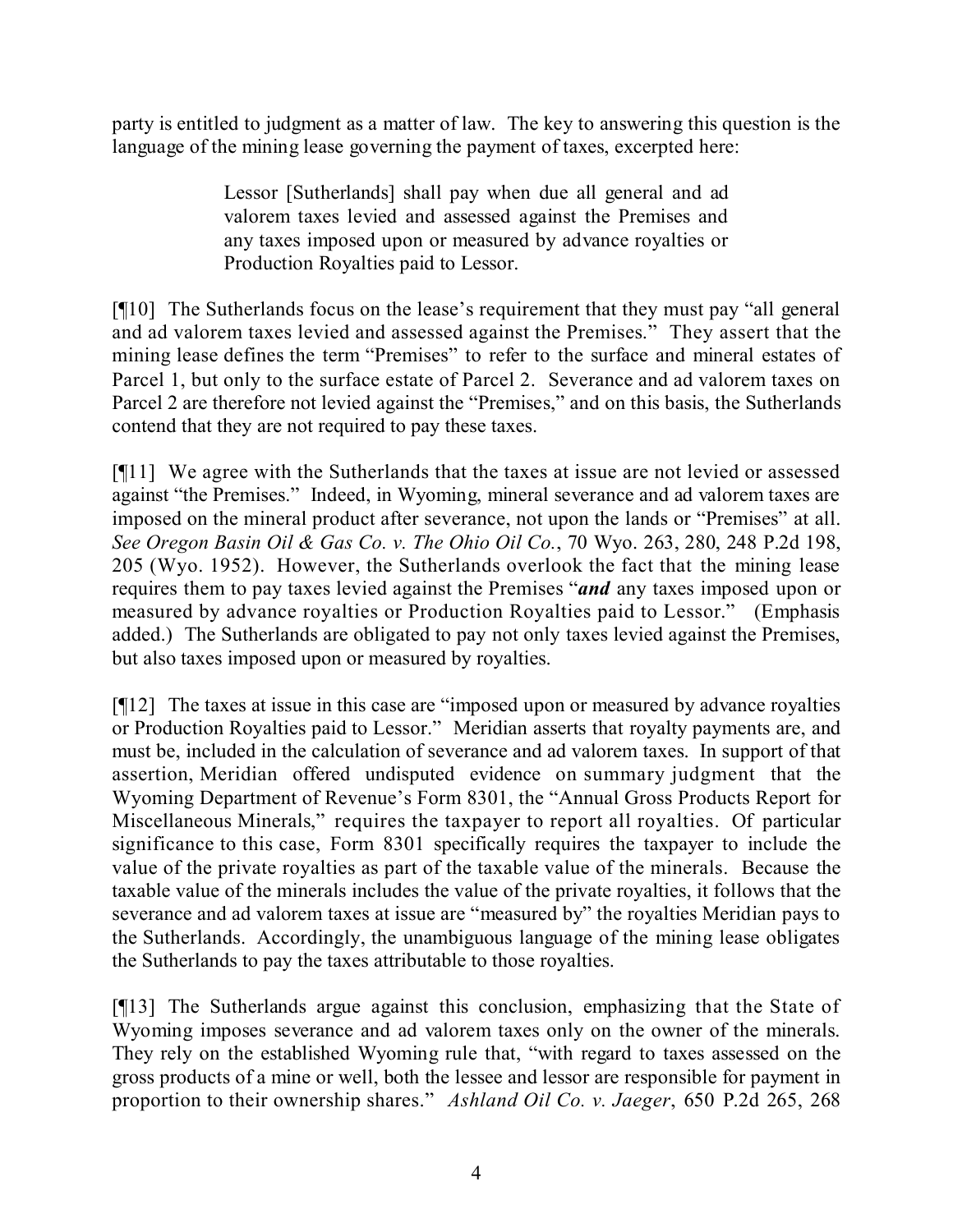(Wyo. 1982), citing *Miller v. Buck Creek Oil Co.,* 38 Wyo. 505, 269 P. 43 (1928), and *Oregon Basin Oil & Gas Co. v. Ohio Oil Co.,* 70 Wyo. 263, 248 P.2d 198 (1952). As the Sutherlands do not own any share of the mineral estate of Parcel 2, they assert that they are not liable for any share of the taxes.

[ $[14]$ ] The Sutherlands also point to Wyo. Stat. Ann.  $\S 39-14-703(c)(i)$  (LexisNexis 2007), which provides that "the lessor is liable for . . . taxes on the product removed *only to the extent of the lessor's retained interest under the lease*, whether royalty or otherwise, and the lessee or his assignee is liable for all other property taxes due on production under the lease." (Emphasis added.) As the Sutherlands do not own the mineral estate of Parcel 2, they have no "retained interest" in the minerals, and so claim that they are not liable for the taxes.<sup>4</sup>

[¶15] The consistent flaw in the Sutherlands' arguments is that they disregard the language of the mineral lease. The Sutherlands are correct about the general rule that lessors and lessees pay taxes in proportion to their ownership interests. But that rule is general only, and does not apply in all cases. As we said in *Ashland*, 650 P.2d at 268, "the rule will be applied *unless the parties to the lease specifically provide as part of their agreement that some other arrangement for payment of taxes on the gross product has been agreed upon*." (Emphasis added.) Similarly, in *Miller*, 38 Wyo. at 509, 269 P. at 45, we said that, "It would seem no more than just that, *in the absence of contract*, the tax ought ultimately to be borne by the parties in proportion to their respective interests in the production that is the basis of the tax." (Emphasis added.)

[¶16] There is no absence of contract in the case before us. The mining lease provides that the Sutherlands must pay "any taxes imposed upon or measured by advance royalties or Production Royalties paid to Lessor." When the Sutherlands and Meridian specifically agreed to some other arrangement for the payment of taxes, they rendered the general rule inapplicable.

[¶17] As to the Sutherlands' statutory argument, they may be correct that the

<sup>&</sup>lt;sup>4</sup> The Sutherlands further contend that, because they do not own the mineral estate of Parcel 2, the payments they receive from Meridian are not royalties at all, but only payments for surface damage. We agree that their interest in Parcel 2 is not a typical lessor's royalty, which is "created upon the granting of a leasehold in the mineral estate by means of a reservation to the owner." 3 Rocky Mountain Mineral Law Foundation, *American Law of Mining* § 85.02[2][a] (2d ed. 2011). However, the term royalty is defined more broadly to include "[c]ompensation for the use of property, usually copyrighted material or natural resources, expressed as a percentage of receipts from using the property or as an account per unit produced." *Black's Law Dictionary* 1330 (6<sup>th</sup> ed. 1990). The Sutherlands are compensated for use of the surface of Parcel 2 by payment of 6¢ per ton produced, and these payments may be referred to as royalties. But as the district court observed, "the exact nature of the Sutherlands' ownership interest . . . [is] of little importance given the clear language of . . . the lease."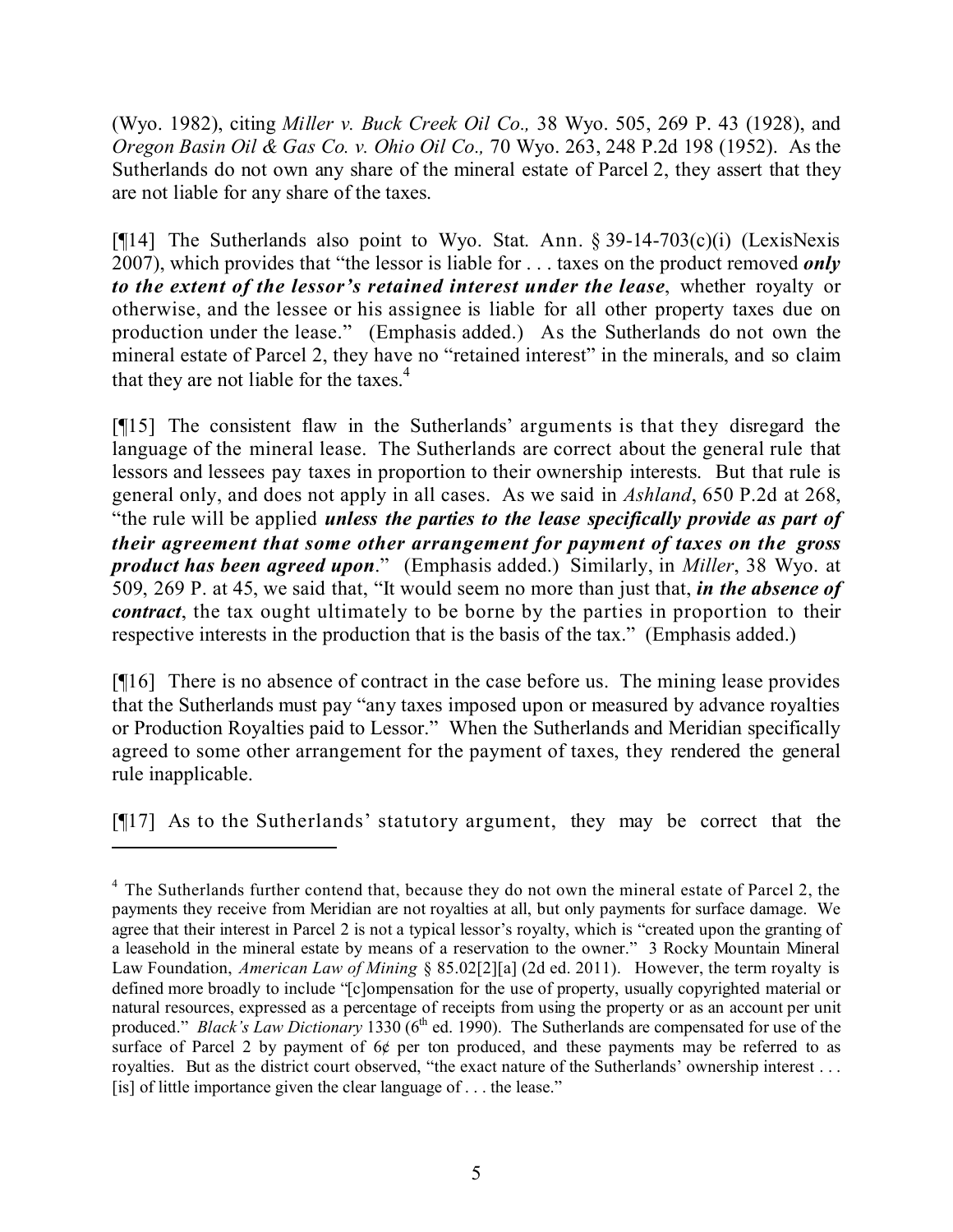government would hold only Meridian, not the Sutherlands, liable for the severance and ad valorem taxes. But as between themselves, the Sutherlands and Meridian agreed to allocate the tax burdens differently. That agreement may not be binding on the government when it collects the taxes, but it is valid and enforceable between the Sutherlands and Meridian when they pay the taxes. As the district court reasoned, "Ultimately, the Court need not decide whether the Sutherlands would owe the taxes under [Wyo. Stat. Ann.] § 39-14-703 $(c)$ , because the plain language of the lease imposes tax liability upon the Sutherlands."

[¶18] Finally, we consider the Sutherlands' assertion that their tax obligation on Parcel 2, where they own only the surface estate, should be different from their tax burden on Parcel 1, where they own both surface and minerals. Again, the Sutherlands' argument ignores the language of the mining lease, which requires Meridian to pay the Sutherlands only 6¢ per ton on all minerals produced and sold from Parcel 2, but 10¢ per ton on all minerals produced and sold from Parcel 1. Because the Sutherlands receive less royalty on minerals produced from Parcel 2, they also pay less in taxes. More significantly, the royalty provision of the mining lease demonstrates that Meridian and the Sutherlands could, and did, draft provisions treating the parcels differently when they intended to treat them differently. In contrast, the mining lease's provision for taxes makes no distinction between Parcel 1 and Parcel 2. This helps to confirm the conclusion that the plain language of the mining lease reflects the parties' intent that the Sutherlands would pay their share of taxes on both Parcel 1 and Parcel 2.

[¶19] The district court did not err when it denied the Sutherlands' motion for summary judgment and granted summary judgment in favor of Meridian. As Meridian recognizes in its cross-appeal brief, our affirmation of the district court's judgment makes it unnecessary to address the issues raised by Meridian in its cross-appeal.

[¶20] Affirmed.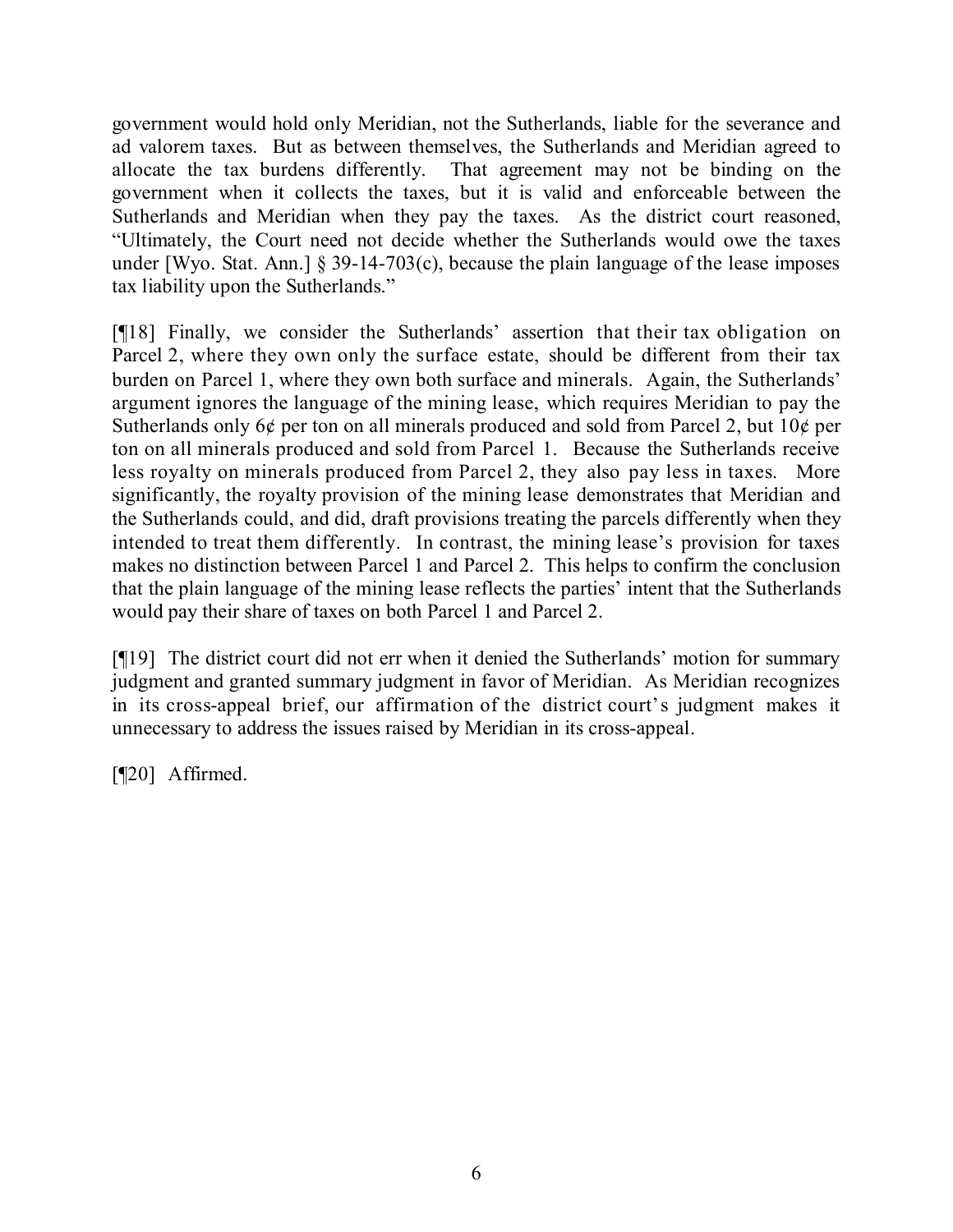**HILL,** Justice, dissenting with whom, **GOLDEN**, Justice, joins.

[¶21] I respectfully dissent from the majority opinion. In September of 1988 the Sutherlands executed a mining lease with Granite Canyon Quarry, a joint venture, by Meridian Aggregates Company, "the managing joint venturer." The mining lease involves two separate parcels identified as Parcel 1 and Parcel 2. As to Parcel 1 the Sutherlands own both the surface estate and mineral estate. Parcel 2 is a split estate where the Sutherlands own the surface estate and the BLM at the time of the execution of the lease owned the mineral estate. Exhibit A contains the legal descriptions and identifies the parcels as follows: "PARCEL 1 (Lessor owns surface and mineral estate)" and "PARCEL 2 (Lessor owns surface estate only)."

[¶22] Article XIII of the lease, entitled "BLM EXCHANGE" at Section 13.1 provides:

Lessors and Lessee understand that Lessee is attempting to acquire from the Bureau of Land Management ("BLM") the minerals owned by BLM in certain of the lands comprising the Premises.

This provision clearly provides that at the time of the lease Meridian was seeking the right to take and produce the minerals from the BLM. The only interest owned by the Sutherlands and transferred to Meridian at the time of the lease with regard to Parcel 2 was the surface rights. At the time of the mining of the minerals acquired by Meridian from the BLM as to Parcel 2, the surface would be exempt from Wyoming mineral taxation as stated in Wyo. Const., art. 15, § 3, which provides:

> All mines and mining claims from which gold, silver and other precious metals, soda, saline, coal, mineral oil or other valuable deposit, is or may be produced shall be taxed in addition to the surface improvements **and** *in lieu* **of taxes on the lands, on the gross product thereof**, as may be prescribed by law; provided, that the product of all mines shall be taxed in proportion to the value thereof. [Emphasis added.]

[¶23] As we explained in *Oregon Basin Oil & Gas Co. v. Ohio Oil Co*., 248 P.2d 198, 203 (Wyo. 1952):

> Here in section 3 of Article 15, we have a restriction with respect to the taxation of lands. In the law of taxation this inhibition is unusual yet it is found in constitutions of the western states. It is a wise provision. The early settlers and pioneers who developed the West were aware of the necessity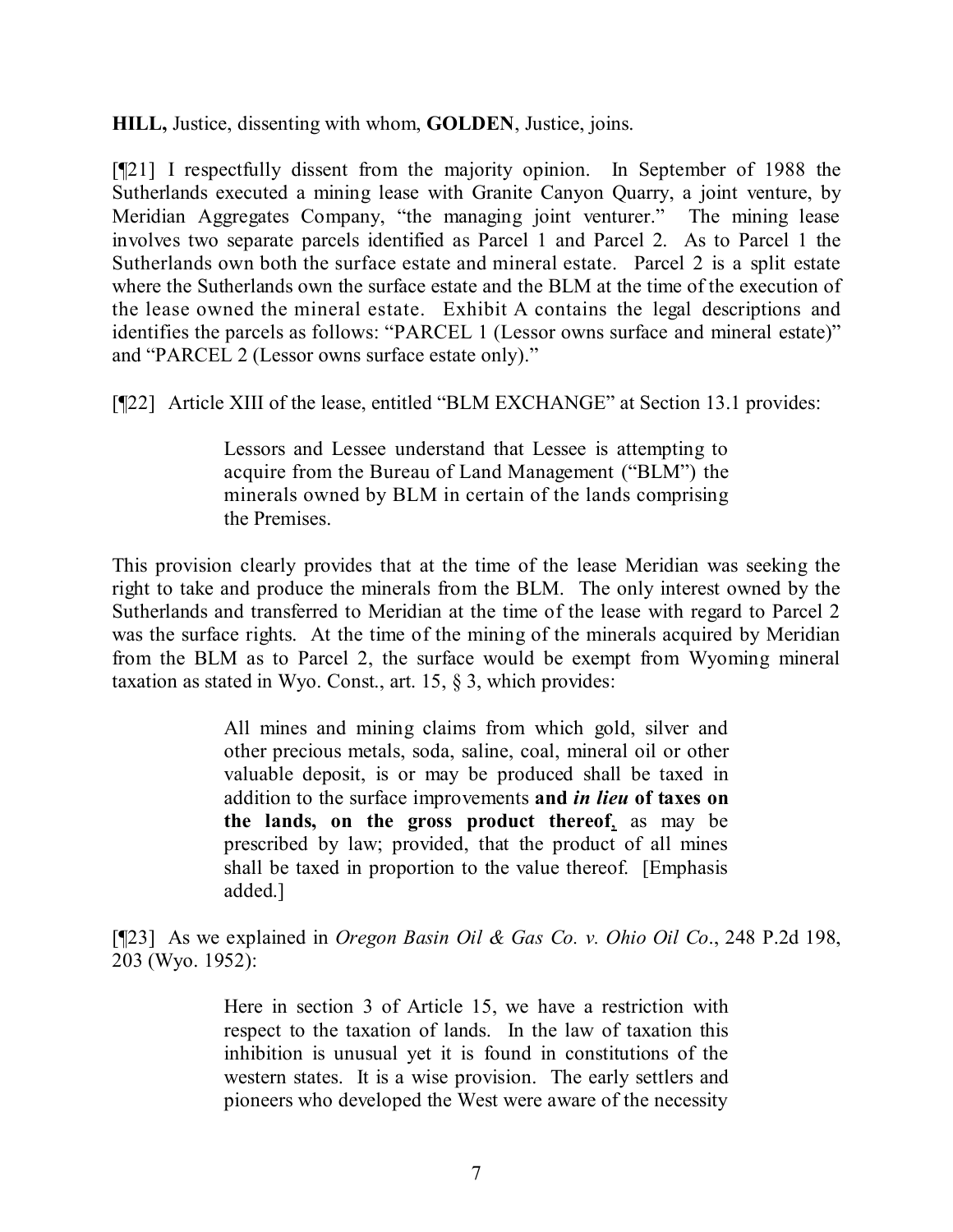for such a provision. Many an early day mining prospector held on to his claim, with a pick and shovel and a sack of grub, because he was sure that his claim would not be lost through a tax sale. It was found through practical experience that it was time enough to levy a tax when the prospector had produced something with which to pay.

[¶24] In *Board of Comm'rs v. Bernardin*, 74 F.2d 809, 812-13 (10<sup>th</sup> Cir. 1934) the Tenth Circuit Court of Appeals noted,

> The phrase 'in lieu of taxes on the land,' indicates that the tax is to be imposed on the product instead of the land, and that the latter is to be exempted during such time as it is being worked or operated for the production of minerals.

*Id*. at 812-13.

[¶25] With regard to the payment of taxes, the lease at Article VII provides:

[L]essor shall pay when due all general and ad valorem taxes **levied and assessed against the Premises** and **any taxes imposed upon or measured by advance royalties or Production Royalties paid to Lessor. Lessee shall pay** when due all taxes lawfully assessed and levied against improvements and equipment placed upon the Premises by Lessee, **upon production from the Premises except such portions thereof as are payable for Production Royalty paid to Lessor and upon other rights, property and operations of Lessee.** Provided, however, that nothing contained herein shall impose upon either party any obligation to pay any taxes levied or assessed against the other party in the nature of an income tax. [Emphasis added.]

[¶26] The Wyoming gross products tax is a property tax which taxes the value of the mineral produced. The gross product tax is an ad valorem tax on personal property. *Ashland Oil Co. v. Jaeger,* 650 P.2d 265, 268 (Wyo. 1982). The Sutherlands have never owned or claimed any ownership in the minerals produced from Parcel 2.

[¶27] The Sutherlands assert that as owners of only the surface of Parcel 2, they have no responsibility or liability under Wyoming law for the payment of taxes imposed upon minerals produced from Parcel 2. I agree. The surface estate becomes tax exempt under the Wyoming Constitution when minerals are produced on this estate.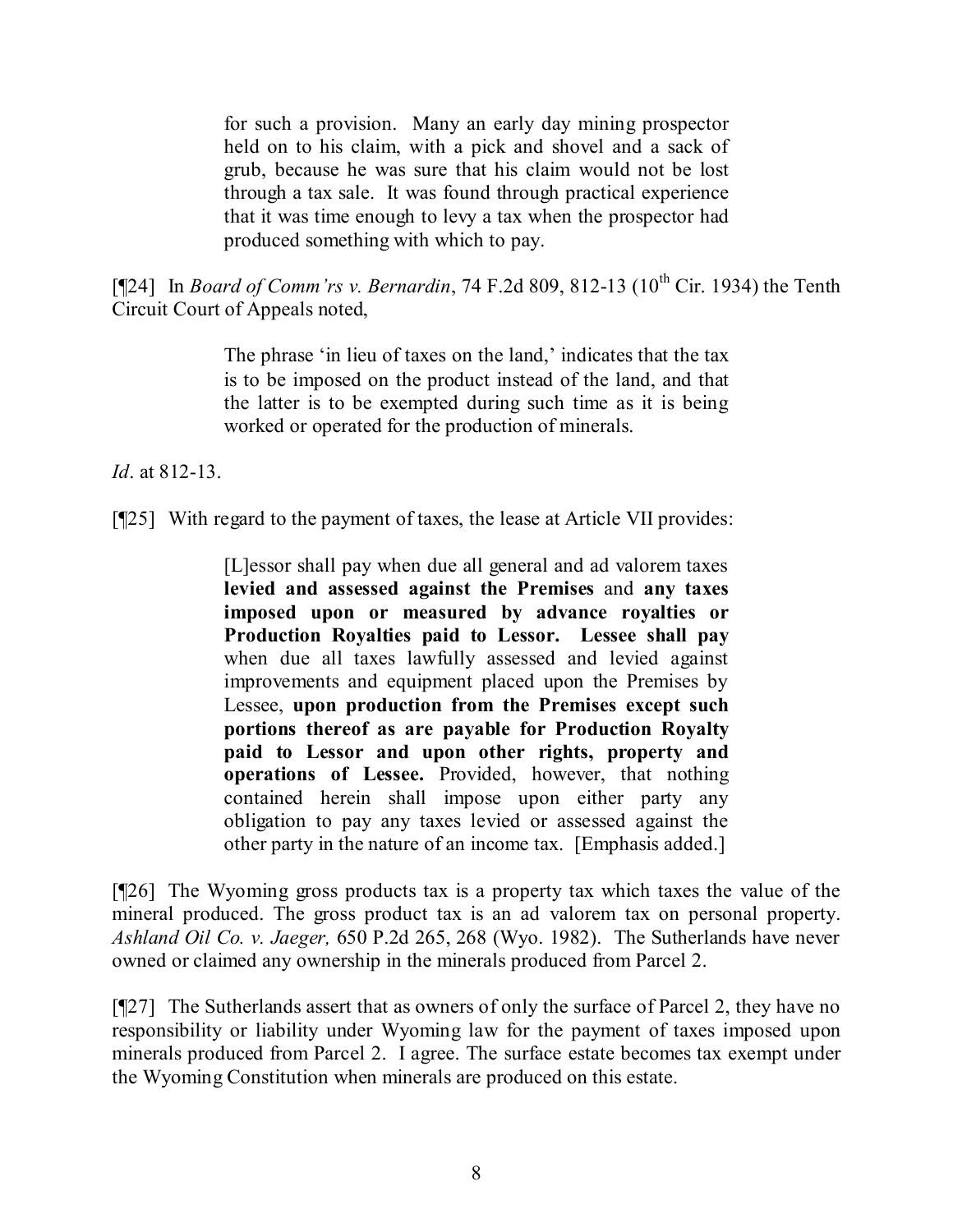[¶28] Although the Sutherlands can agree to pay taxes for Meridian by contract, it is not equally true that Meridian can impose taxes on an otherwise exempt interest and thereafter deduct the taxes on the exempt interest from their own tax liability. In other words, only the State, more specifically the legislature, can impose taxes. In addition, even the legislature could not impose a tax where the constitution exempts the surface interest as to Parcel 2. Wyo. Const., art. 15, § 14 provides "The power of taxation shall never be surrendered or suspended by any grant or contract to which the state or any county or municipal corporation shall be a party." Section 13 states, "[n]o tax shall be levied, except in pursuance of law, and every law imposing a tax shall state distinctly the object of the same, to which only it shall be applied."

[¶29] The law as it related to the imposition of Wyoming production taxes in 1988 becomes part of the contract. *Century Ready-Mix Co. v. Lower & Co*., 770 P.2d 692, 696 (Wyo. 1989). From statehood to the present time, ad valorem or property tax on minerals has been and is imposed upon the minerals produced from the land **in lieu** of the taxes on the lands.

[¶30] Ownership of the minerals is the important question for ad valorem tax liability purposes. *See*, *e.g*., Wyo. Stat. Ann. §§ 39-3-101(c)(d) and 39-3-102(d) (Michie 1990); *Union Pac. Resources Co. v. State*, 839 P.2d 356, 361 (Wyo. 1992); *Bernardin*, 74 F.2d 809. The ad valorem tax on mineral production is a tax on the value of the minerals as produced. *Union Pac. Resources Co.*, 839 P.2d 361. *Wyoming State Tax Comm'n v. BHP Petroleum Co.*, 856 P.2d 428, 439 (Wyo. 1993). Here, the Sutherlands would only be "taxpayers" for ad valorem taxes with regard to Parcel 2 production if they owned, or had an interest in, the minerals at the time of production.

[¶31] The authority to create a taxpayer belongs exclusively to the Wyoming legislature and we have no power or authority to expand taxpayer status. Wyo. Const., art. 15, § 3; *Rocky Mountain Oil & Gas Ass'n v. State Bd. of Equalization*, 749 P.2d 221, 240 (Wyo. 1987). Under Wyoming law Meridian cannot cause the Sutherlands to become "taxpayers" when the Sutherlands would not otherwise be subject to the taxes under Wyoming law. Meridian cannot by virtue of Wyoming law subject the surface estate to Wyoming mineral taxes by simply defining the terms of the payment for the surface estate as a royalty. The surface, regardless of how the parties to a contract define the compensation for the surface, remains exempt under Wyoming law during the mining of the minerals. With regard to minerals produced under lease, the

> lessor [was] liable for the [payment] of [property] ad valorem taxes on the product removed only to the extent of the lessor's retained interest under the lease, whether royalty or otherwise, and the lessee or his assignee [was] liable for all other property taxes [ad valorem] due on production under the lease[.]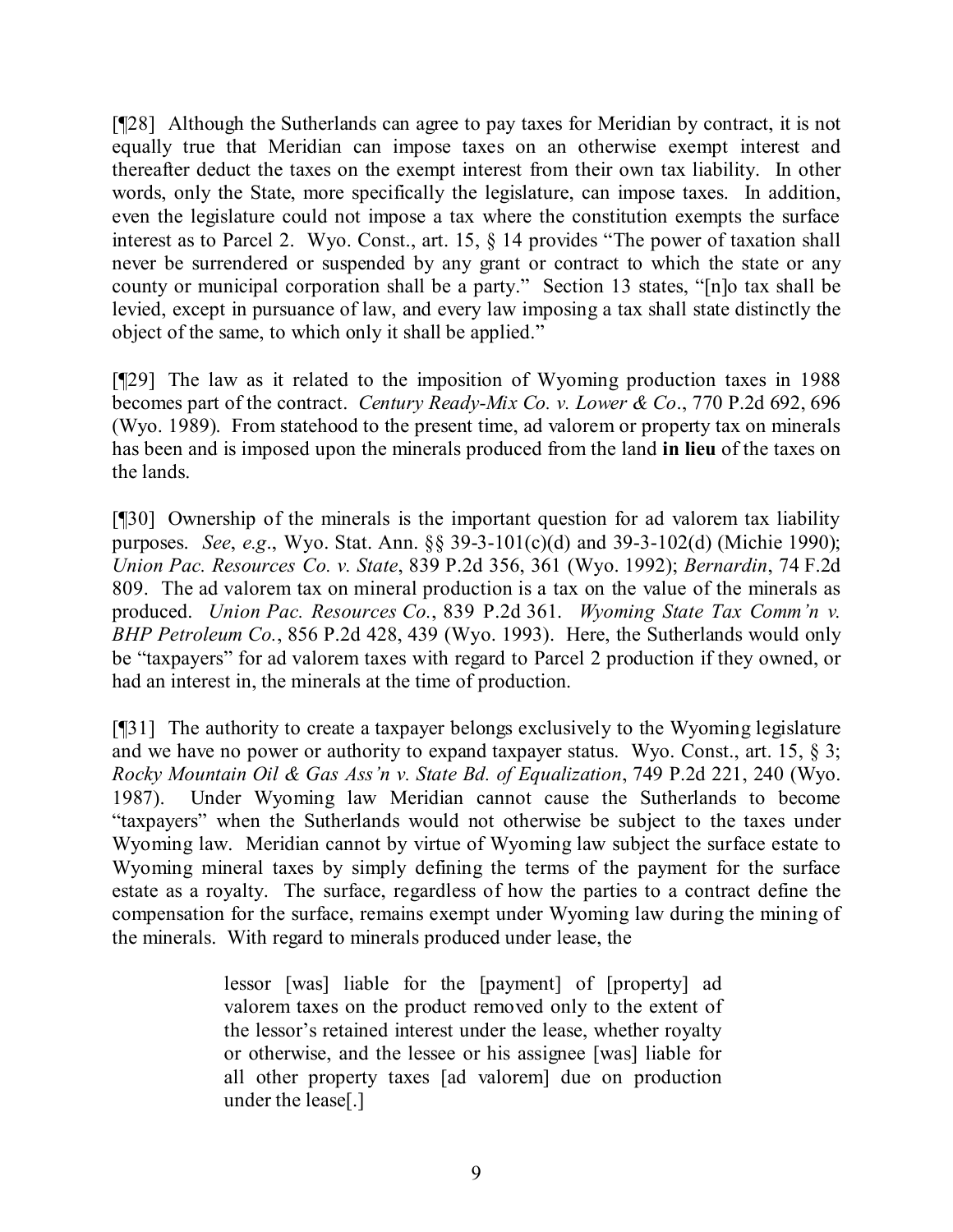Wyo. Stat. Ann. § 39-3-101(d) (Michie 1985). *See* same language in current statutes at Wyo. Stat. Ann. § 39-14-603(c)(i) (LexisNexis 2011).

[¶32] The relevant contract as to Parcel 2 is the contract between the BLM and Meridian. The minerals on parcel 2 are produced pursuant to a lease, a sale, or an exchange with the BLM, not the Sutherlands. Admittedly, the Sutherlands do have a retained interest in the surface, but that interest is not subject to tax, or more accurately, it is exempt under the Wyoming Constitution as explained above.

[¶33] The fact that the Sutherlands are compensated on a flat rate per ton for the surface rights (which is the only thing they own as to Parcel 2) does not make them the owners of the mineral production for ad valorem tax purposes. Under Wyoming constitutional and statutory law, the surface of Parcel 2 is exempt during the time the minerals are produced from the mine or mining claim. Wyo. Const., art. 15, § 3; Wyo. Stat. Ann. § 39-11- 105(a)(xxviii) (LexisNexis 2011). The statute cited provides: "The following property is exempt from property taxation: ... (xxviii) Lands for mines or mining claims as prescribed by section 3, article15, Wyoming constitution and defined by W.S. 39-11-102 (c)(viii)[.]" The owners of the minerals produced from Parcel 2 would be either Meridian or the BLM, or both.

[¶34] Meridian received their interest in the minerals from the federal government, after they executed a contract with the Sutherlands for the surface estate of parcel 2. Upon production of the minerals from Parcel 2 the surface became exempt. The retained interest of the federal government, if any, plus the interest of Meridian became subject to the taxes due on the production of minerals.

[¶35] The only Wyoming taxes imposed are on the production of the minerals, which are not measured by or computed on the royalties paid to the Sutherlands as the lessor of the surface estate. The 6 cents per ton is irrelevant to the computation, measurement, or calculation of the taxes on the minerals being produced from parcel 2. The taxable estate is the mineral estate.

[¶36] The Wyoming Constitution controls this matter, and the Sutherlands' surface estate in Parcel 2 is exempt by Wyoming law. Meridian has no power or authority to make the Sutherlands' surface interest in Parcel 2 subject to taxes. Under the lease the lessor of the surface agreed to pay when due all general and ad valorem taxes levied and assessed against the premises. The minerals under Parcel 2 are not included in the premises nor are any taxes imposed upon or measured by advance royalties or production royalties paid to the lessor. The lessor of the minerals under Parcel 2 is the BLM, not the Sutherlands. Furthermore, while Meridian pays advance or production royalties to the Sutherlands as the lessor, there are no Wyoming taxes imposed upon or measured by the Sutherlands' surface interest. The Sutherlands' surface interest in Parcel 2 is exempt by